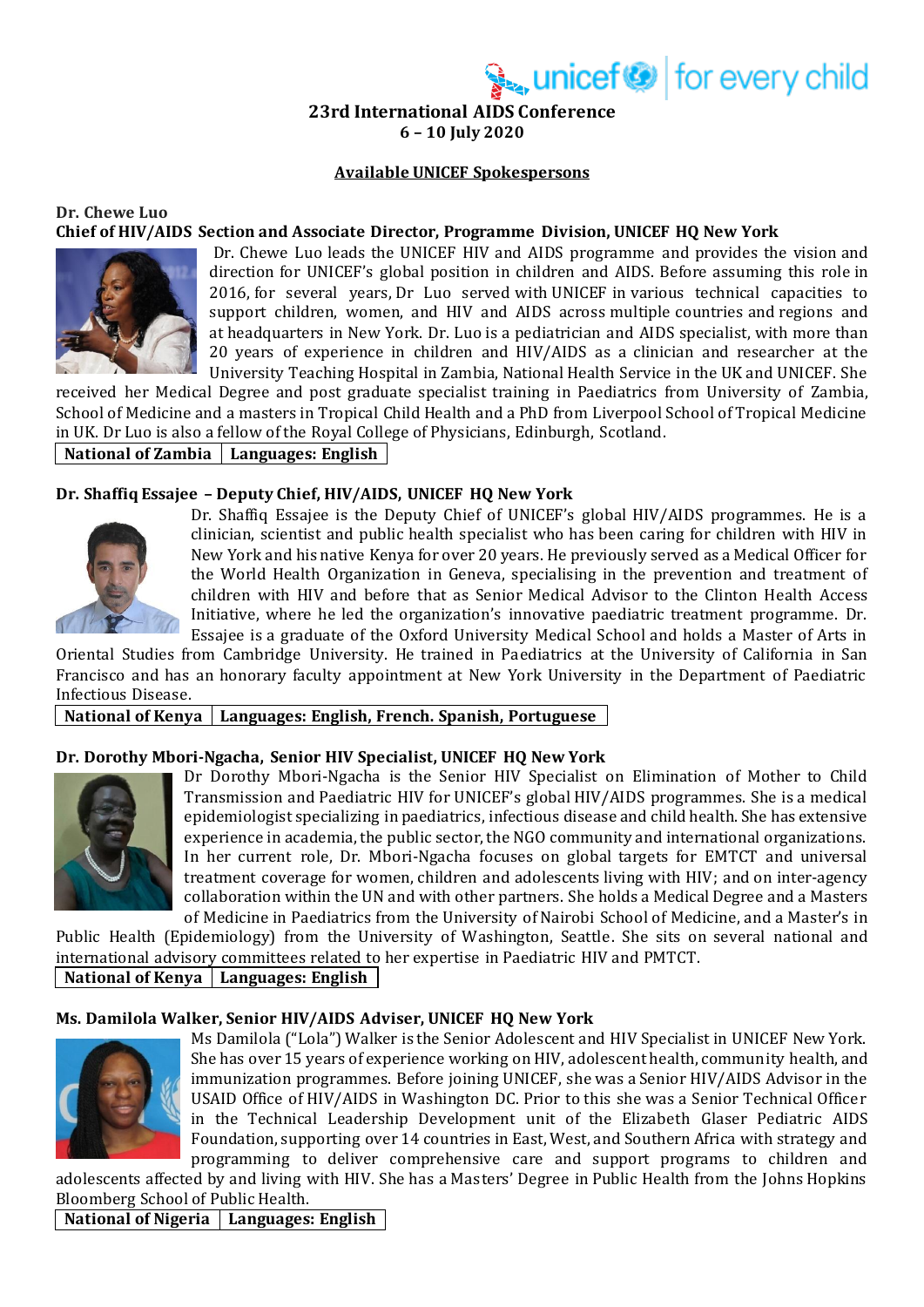# unicef<sup>or</sup> for every child

### **Dr. Nande Putta, HIV and TB Specialist, UNICEF HQ New York**



Nande Putta is a public health physician who received her medical degree from the University of Zambia; her public health & epidemiology degree as a Fogarty Fellow at the University of Alabama at Birmingham (UAB), USA; and her training in Business Analytics at the Leonard N. Stern School of Business, New York University (NYU STERN), USA. She works with United Nations Children' s Fund (UNICEF) based in New York at the headquarters office as Programme Specialist Child Survival, working across Health and HIV sectors, to strengthen systems, integration and innovation for child survival. Her prior professional roles have included leadership positions in her home country Zambia, both in the Ministry of Health and in the Non-Governmental Sector.

She has also worked across multiple countries and regions of UNICEFs programmes providing strategic advisory and technical support for PMTCT, Paediatric HIV as well as Maternal, Newborn and Child Health programmes. **National of Zambia Languages: English**

### **Dr. Alex Costa, HIV/AIDS Specialist, UNICEF HQ New York**



Dr. Alex Costa is an HIV/AIDS Specialist at UNICEF global HIV/AIDS programmes in NY where he manages projects aimed at accelerating access to HIV testing for infants in sub-Saharan Africa using innovative, multi-disease point-of-care diagnostic technologies. He also leads UNICEF's global Antimicrobial Resistance (AMR) initiative. Alex has a broad experience in the life sciences and expertise in developing comprehensive public health laboratory systems in Africa and Southeast Asia for detection of AMR as well as diagnosis, preparedness, surveillance, and response to emerging and re-emerging infectious diseases. Prior to joining UNICEF in 2017, he served as a technical officer at the World

Health Organization in the Asia-Pacific region, where he was the focal point for laboratory diagnostics and antimicrobial resistance (AMR) in Cambodia and Vietnam. He previously served as the director of the laboratory program for the Clinton Health Access Initiative (CHAI) in Liberia where he supported the establishment of a national laboratory diagnostics program. He holds a PhD in Molecular Biology from Princeton University and post-doctoral studies on infectious diseases at Stanford University.

**National of Brazil Languages: English, Portuguese**

### **Ms. Laurie Gulaid, Regional HIV/AIDS Adviser, Eastern and Southern Africa**



Ms Laurie Gulaid has been the Regional HIV/AIDS Adviser for Eastern and Southern Africa since June 2019. Prior to this, Ms. Gulaid was the Senior HIV Specialist on the regional team, providing technical leadership and guidance on the first decade response (PMTCT and paediatric HIV). Ms Gulaid has more than 30 years' experience in public health focused on HIV, TB and maternal and child health programming. Before joining UNICEF, Ms Gulaid worked as a senior-level consultant on HIV and maternal and child health, including for UNICEF, other UN agencies and the US government, for 15 years. Ms Gulaid has worked as an

M&E specialist with USAID in Ghana, as deputy director clinical services for TB control in New York City and on polio eradication in Nigeria and India. She holds a master's degree in Public Health from the University of California at Los Angeles.

### **National of USA Languages: English**

### **Dr. Landry Tsague Dongmo, Regional HIV/AIDS Adviser, Western and Central Africa**



Dr. Landry Tsague Dongmo has been the Regional HIV/AIDS Adviser for UNICEF West and Central Africa region since 2016, having previously served there as Senior HIV/AIDS Specialist. Prior to joining the regional office, he was Chief HIV/AIDS for UNICEF in Rwanda and Zambia. Dr. Tsague worked in the Ministry of Health in Cameroon as coordinator for Prevention of Mother to Child Transmission of HIV/AIDS and served as Clinical Director for the Columbia University HIV program in Rwanda. A medical doctor trained in Cameroon, he holds a PhD in Public Health from the University of Western Cape in South Africa and a MSC Public Health from the Rollins School of Public health at Emory University, USA. Dr Tsague has received a number

of recognitions and awards throughout his career. He is a Member of the International AIDS Society, and comanaging editor of the Pan African Medical Journal. He has authored and co-authored 16 scientific papers in peer-reviewed journals.

**National of Cameroon Languages: French, English**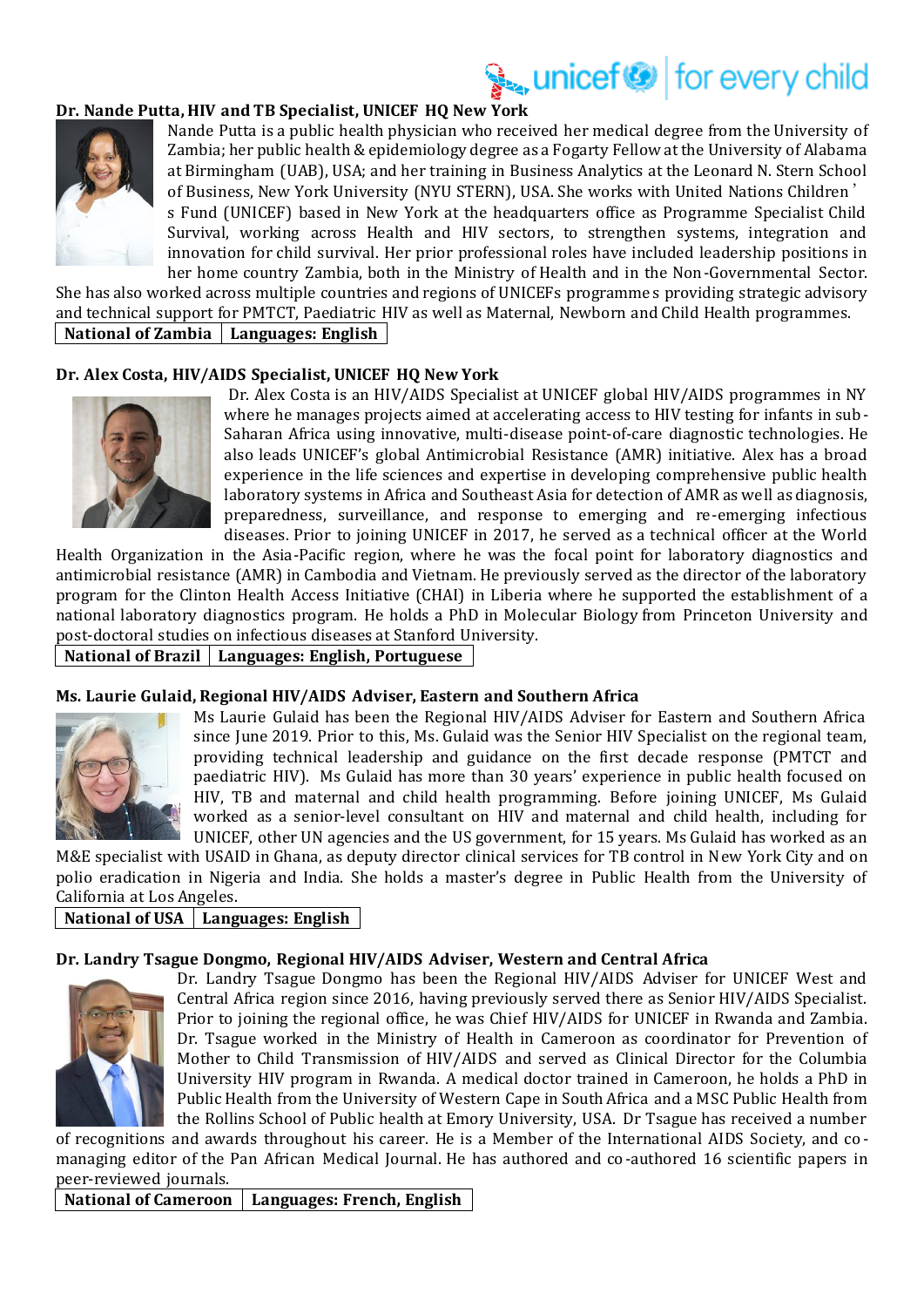## unicef<sup>®</sup> for every child

### **Ms Shirley Mark Prabhu, Regional HIV Specialist, East Asia and the Pacific**



Ms Shirley Mark Prabhu has been a Regional HIV/AIDS Specialist (Adolescents and HIV and PMTCT) in UNICEF's East Asia and the Pacific Regional Office since 2014. Prior to this, she served as the focal point on Strategic Information, Data/Digital content and Knowledge Management on HIV/AIDS with the same office. Ms Prabhu has more than 18 years of experience in HIV/AIDS, health and social development, women, children, adolescents and young people. Before joining UNICEF, she worked with the United Nations Economic and

Social Commission on Asia and the Pacific (UNESCAP) on a multi-country programme related to young people, HIV and substance use. She is a member of the UN Asia-Pacific interagency task team on young key populations and the Regional Validation Secretariat on Elimination of mother to child transmission of HIV. Ms Prabhu holds a Master's Degree in Environmental Sciences from the Bharathidasan University, India.

## **National of India Languages: English**

### **Ms Alejandra Trossero, Regional Specialist, Adolescents and HIV, Latin America and the Caribbean**



Ms Alejandra Trossero has been the Regional Adolescent and HIV Specialist in the UNICEF Regional office for Latin America and the Caribbean since 2016. She has 20 years of experience working on HIV, gender and sexual and reproductive health. Before joining UNICEF, she was the Policy Specialist on HIV, Health and Development at UNDP's Regional office for Latin America and the Caribbean. Prior to this she was Director of Programmes at the International Planned Parenthood Federation Regional Office for East and South East Asia and Oceania in Kuala Lumpur, and Senior HIV and Sexual and Reproductive Health Officer at IPPF headquarters in London. Ms Trossero also worked for the International

HIV/AIDS Alliance as Programme Officer for Latin America and the Caribbean and as a Prevention Adviser. She has a degree in Psychology and a M.Sc. in Reproductive and Sexual Health Research from the London School of Hygiene and Tropical Medicine.

**National of Argentina Languages: English, Spanish, Portuguese**

### **Dr. Nina Ferencic – Regional Adviser, HIV/AIDS, Europe and Central Asia Region**



Dr. Nina Ferencic is the Senior Adviser on HIV/AIDS and on Adolescent Health, Development and Participation at the UNICEF Regional Office for Europe and Central Asia. She has over 30 years of experience working on HIV/AIDS and on influencing policies and programmes designed to improve equity, resilience, and health outcomes among marginalized, socially excluded populations, including women and children. Prior to joining UNICEF, she held senior positions with the World Health Orgainzation and with UNAIDS. Dr. Ferencic holds a degree in Sociology from the City University of New York, and a Master's and a Ph.D. in

Communication, Arts & Sciences from the Annenberg School of Communications, University of Pennsylvania, USA.

### **National of: Croatia Languages: English, French, Spanish, Croatian**

### **Dr. Ruslan Malyuta, Regional HIV/AIDS Specialist, Europe and Central Asia Region**



Dr. Ruslan Malyuta, who is based in Almaty, Kazakhstan, has been Regional specialist on HIV/AIDS for the Europe and Central Asia region since 2007. He has over 20 years' experience in working primarily on PMCT and adolescent AIDS. At UNICEF, his work has focussed on prevention and care of HIV infection in infants, adolescents and women, as well as on broader issues of adolescent health. Prior to joining UNICEF, Dr. Malyuta worked as Senior HIV/AIDS adviser at the John Snow Research and Training Institute in Boston; on PMTCT programmes for WHO; and with various organizations in Ukraine and the Russian Federation. Since 2004 he has also been a coordinator for the European Collaborative Study

on HIV-infected women and their children in Eastern Europe (Institute of Child Health, London). Dr. Malyuta is a medical doctor specializing in paediatrics, and is a graduate of the Odessa Medical University, Ukraine.

**National of Ukraine Languages: Ukrainian, Russian, English**